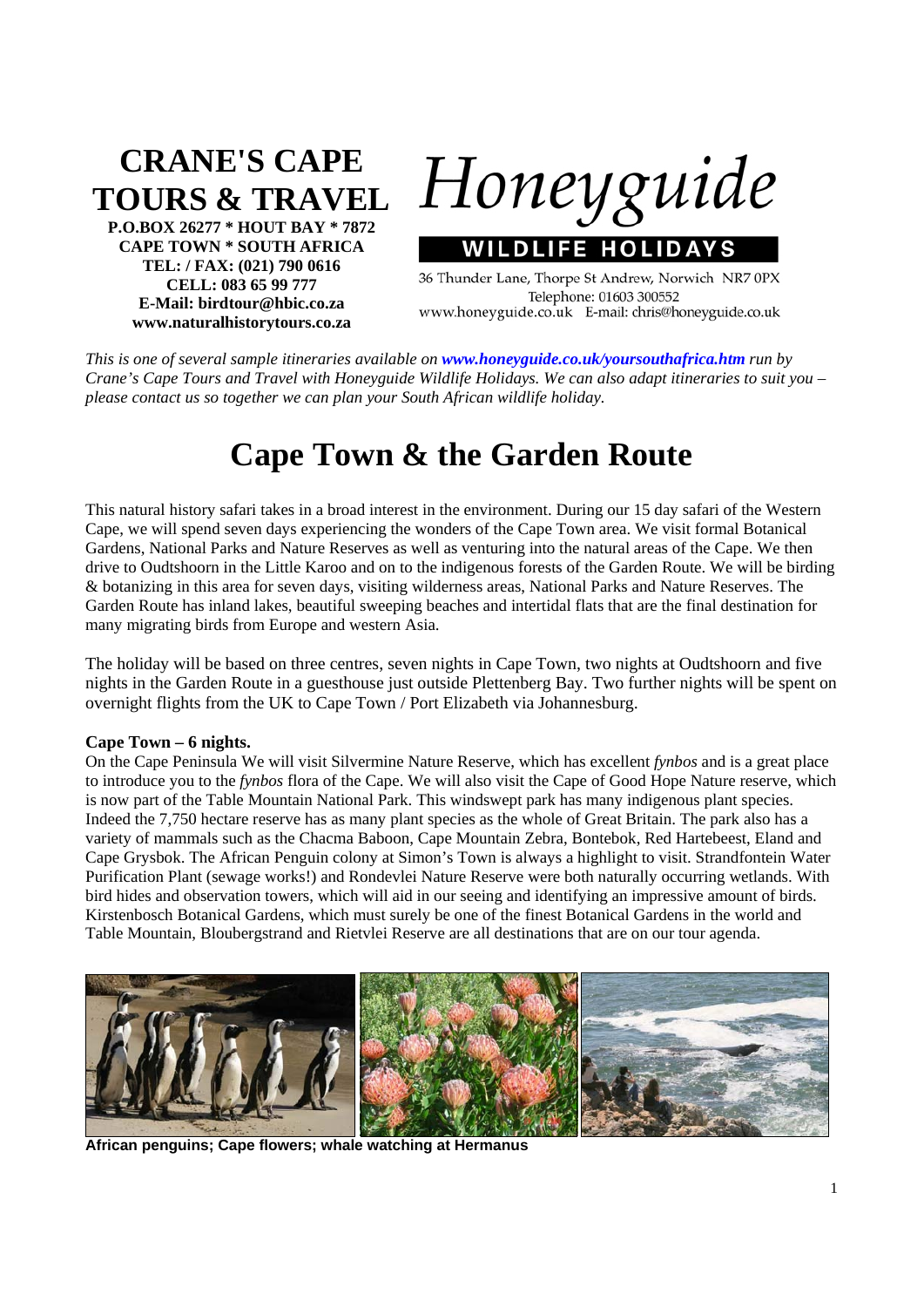Cape Town is famous throughout the world for its majestic mountain setting, and the many places and sights that both the city and the Cape Peninsula offer the visitor. Over the centuries, visitors have marveled not only at the Peninsulas natural splendor but also at the cultural diversity of the Mother City - the blending of Eastern, African and Western ways of life, which is constantly evident in architecture, dress and local customs. There is so much that we can recommend to visit in Cape Town that we schedule in a day at leisure so that you can visit a few of the many sights on offer.

We will spend a day at the Whale watching town of Hermanus and Fernkloof Nature Reserve. The Harold Porter National Botanical Gardens has one of the densest concentrations of fynbos in the Western Cape, with many beautiful ericas, proteas and pincushions. The Gardens have many paths that wind among the manicured lawns and flower beds, as well as through the forested kloofs.

The dramatic backdrop of the Hottentots Holland Mountains and the tree-lined streets, with the white gabled Cape Dutch homesteads all blend in tranquil harmony to make Stellenbosch one of the most beautiful towns in South Africa. The Paarl Bird Reserve with its many different water birds and the Paarl Mountain Reserve will afford us excellent birding opportunities.

We will visit Langebaan lagoon and the West Coast National Park. This Park is a must for any keen birdwatcher, with over 250 bird species recorded on and around the lagoon to date.



#### **The Little Karoo – 2 nights.**

**Blacksmith lapwing** 

We stay two nights at a guest farm (ostrich farm) at Oudtshoorn, the ostrich capital of the world. One of South Africa's greatest natural wonders, the Cango Caves, has stalactites, stalagmites and helictites.

The Swartberg Pass will take us through some craggy mountain scenery covered in 'montain fynbos'. Up at this high altitude there are many of the protea family that survive the snow in winter and heat in summer. This mountain range of beautiful vistas and twisted strata, separates the Great Karoo from the Little Karoo.

Cape rock-jumper, Victorin's warbler, Cape siskin, ground woodpecker and protea seed-eater are a few of the special birds to look out for.

### **The Garden Route – 5 nights.**

Indigenous forests, a rugged coastline, wetlands, mountains, rivers and hidden coves, hint at the range of wildlife to be enjoyed on the Garden Route.

The Garden of Eden nature reserve has mighty Outeniqua yellowwood trees, as well as many other types of indigenous trees and plants. As well as forest birds, reptiles include the endemic Knysna dwarf chameleon, boomslang (tree snake) and puff adder.

The beautiful coastline of the Robberg Peninsula (*right*) is a red sandstone promontory, its rugged coastline and high cliffs is a favourite venue for naturalists. Southern right whales, dolphins, Cape fur seals and seabirds are seen from the cliff tops, while in amongst the coastal fynbos there are small antelopes like the